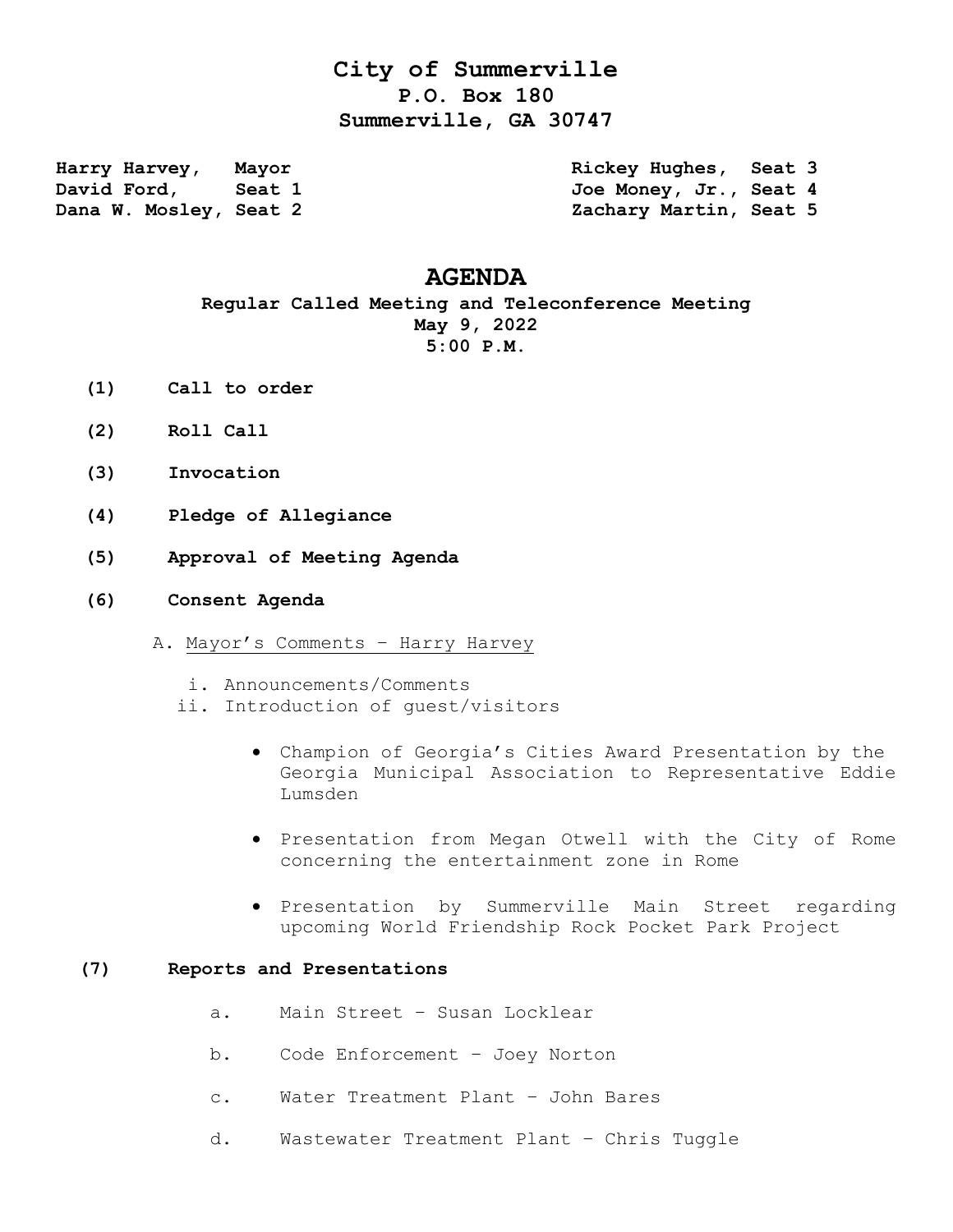- e. Public Works/Utilities Terry Tinney
- f. Recreation Bo Chamlee
- g. Police Harold Tucker
- h. Fire Robbie Lathem
- i. IT Administrator Trey Goble
- j. City Attorney Albert Palmour Comments
- k. City Manager Janice Galloway
	- Financial Report (Attachment)
	- Comments

### **(8) Old Business**

- a. Discuss plans for the downtown entertainment zone and set a date for a public hearing:
	- i. Discussion
	- ii. Action

#### **(9) New Business**

- a. Approve minutes:
	- i. Discussion
	- ii. Action
- b. Open Request for Proposals for hauling and disposal of wastewater Bio-Solids From the City of Summerville wastewater Plant (see attachment):

i. Discussion

 c. Discuss Summerville Cemetery (Arch Farrar and Earle Rainwater:

i. Discussion

- d. Consider approving a reduction in side and rear setbacks for 170 E.Washington St for Wanda Pollard (parcel 00S27000000107) ( see attachment):
	- i. Discussion
	- ii. Action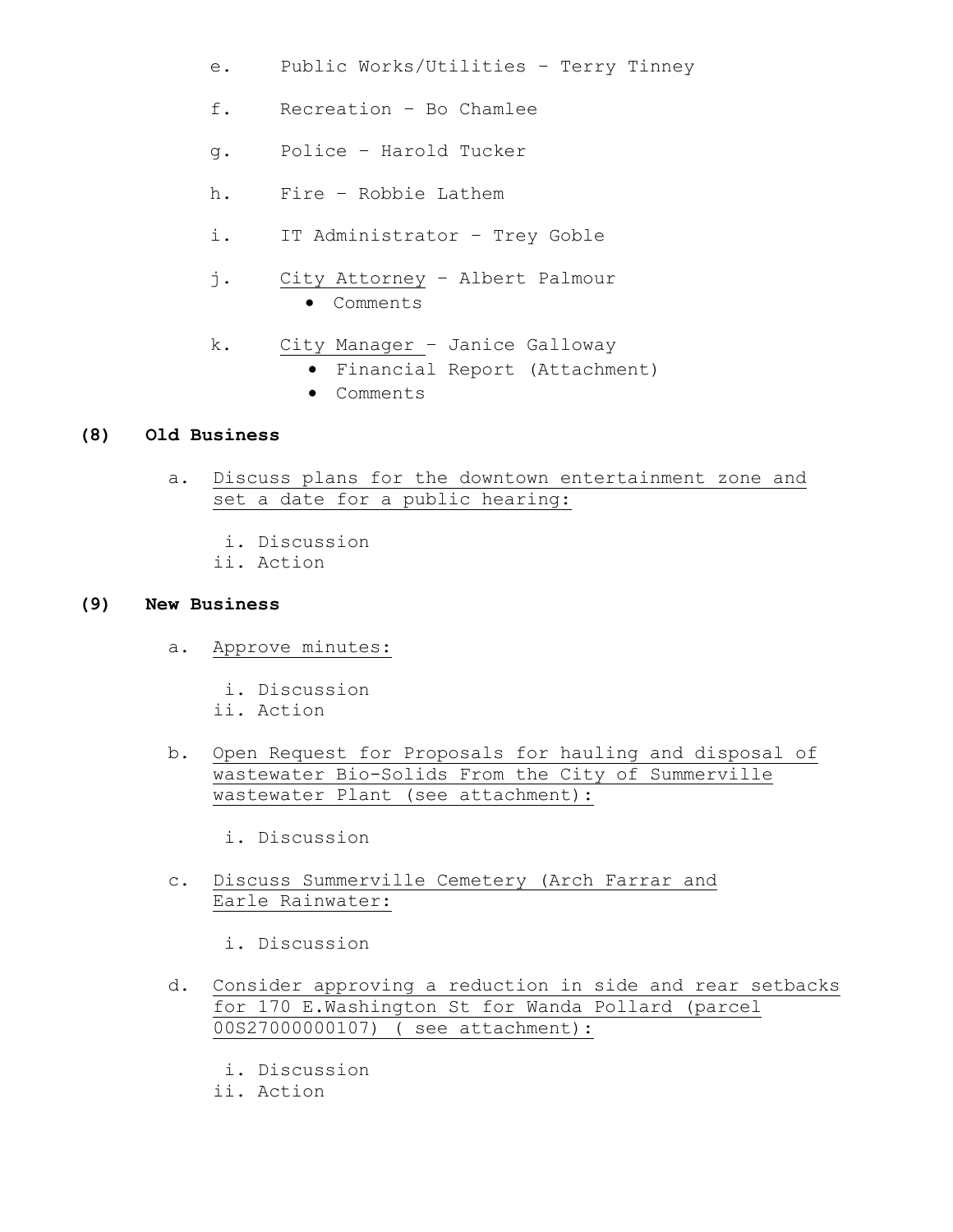- e. First Reading and Public Hearing for the amended alcohol ordinance to allow package sales of distilled spirits:
	- i. Discussion
	- ii. Action
- f. Authorize The Mayor to vote on behalf of the City of Summerville for the Georgia Municipal Association (GMA) District One Officers (see attachment):
	- i. Discussion
	- ii. Action
- g. Approve payment of \$13,750 to Carter & Sloope for engineering services from December 12, 2021, to March 27, 2022, for FY 2019 CDBG Sanitary Sewer System improvements (see attachment):
	- i. Discussion
	- ii. Action
- h. Approve payment of \$10,150 to Consolidated Pipe for potable water and gas lines for the well site(see attachment):
	- i. Discussion
	- ii. Action
- i. Consider approving payment to Blount Construction in the amount of \$59,302.56 for LMIG paving project (see attachments):
	- Invoice #  $RM-22-04-43$  Lee St.  $$3, 8, 765.57$
	- $\bullet$  Invoice # RM-22-04-11 Blake St.  $\quad$  \$. 19,755.00
	- $\bullet$  Invoice # RM-22-04-44 Georgia Ave. \$. 30,781.99

## **Total for all invoices \$. 59,302.56**

- i. Discussion ii. Action
- j. Approve payment of \$8,925.66 to USA Blue Book for Influent Composite Sampler for the wastewater treatment plant to be paid from SPLOST(see attachment):
	- i. Discussion
	- ii. Action